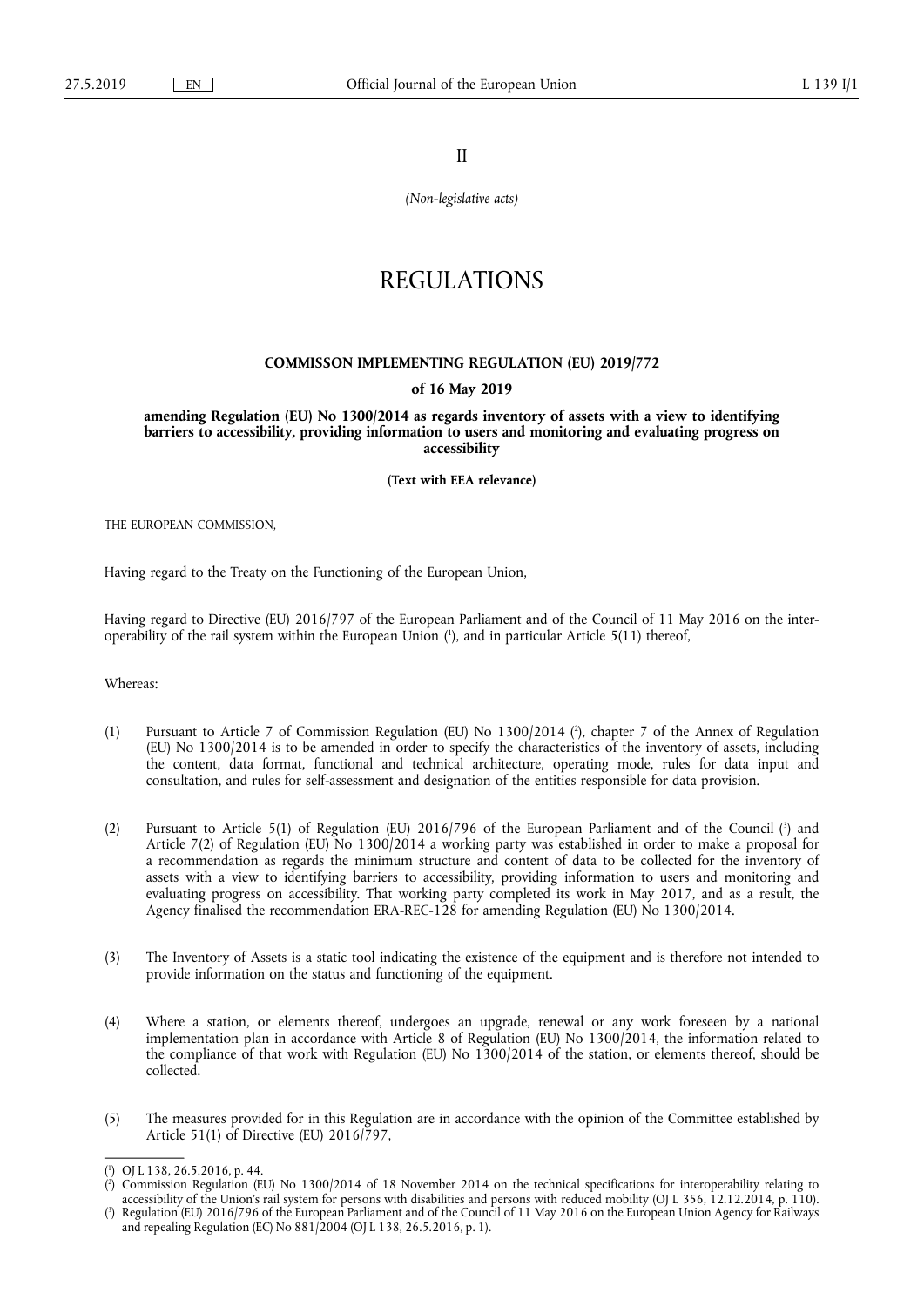HAS ADOPTED THIS REGULATION:

*Article 1* 

Regulation (EU) No 1300/2014 is amended as follows:

(1) The following Article 7a is inserted after Article 7

'*Article 7a* 

#### **Collection, maintenance and exchange of accessibility data**

1. Within nine months after 16 June 2019, each Member State shall decide which entities are in charge of collecting, maintaining and exchanging the accessibility data.

2. Member States may ask the Commission for an extension of the time limit. This extension shall be exceptional, duly justified and limited in time. In particular it is considered to be justified if the data collection tool and the operating modes as set out in the Annex of this regulation are not made available and fully operational by the European Union Agency for Railways two months following its entry into force.

3. For each station, there shall be an entity responsible for exchanging the accessibility data.

4. Collection and conversion of data shall be finalised within 36 months following the entry into force of this Regulation.

5. Until the architecture for data exchange described in sections 7.2, 7.3 and 7.4 of Annex I to Commission Regulation (EU) No 454/2011 (\*) is completely operational, the exchange of the accessibility data shall consist of transfer of that data to the European Railway Stations Accessibility Database (ERSAD) hosted by the European Union Agency for Railways.

(\*) Commission Regulation (EU) No 454/2011 of 5 May 2011 on the technical specification for interoperability relating to the subsystem "telematics applications for passenger services" of the trans-European rail system (OJ L 123, 12.5.2011, p. 11).'

(2) The Annex is amended in accordance with the Annex to this Regulation.

*Article 2* 

This Regulation shall enter into force on the twentieth day following that of its publication in the *Official Journal of the European Union*.

This Regulation shall be binding in its entirety and directly applicable in all Member States.

Done at Brussels, 16 May 2019.

*For the Commission The President*  Jean-Claude JUNCKER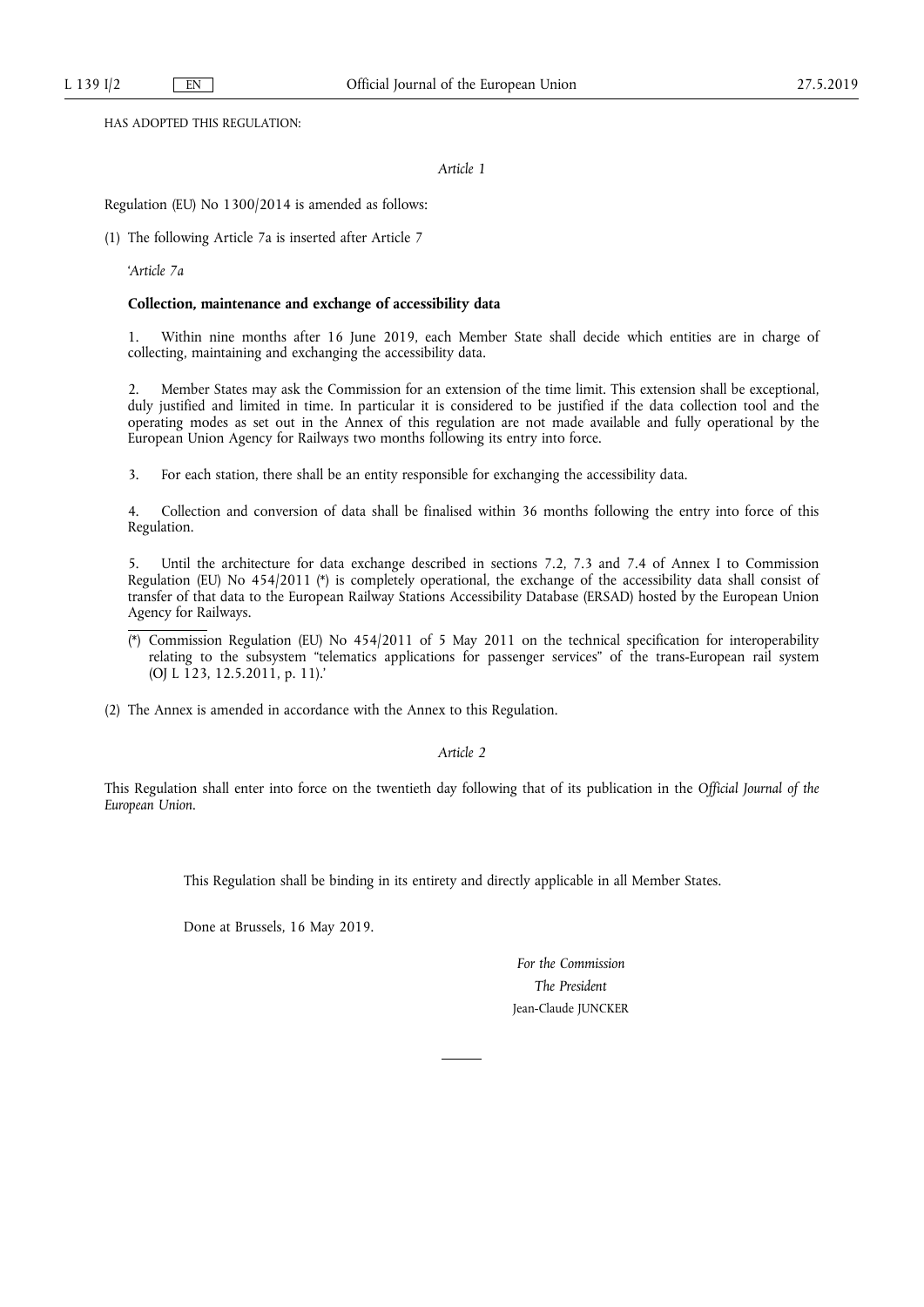### *ANNEX*

The Annex to Regulation (EU) No 1300/2014 is amended as follows:

(1) In Chapter 2, section 2.3, the following paragraph is inserted after the first sentence:

#### '*Accessibility data*

Accessibility data consists of the information related to the accessibility of passenger railway stations that needs to be collected, maintained and exchanged, that is to say, of a description of the characteristics and equipment of the passenger railway stations. Where relevant that description is complemented by the information regarding the stations' state of conformity to this TSI.'

- (2) In Chapter 7, section 7.2, sub-section 7.2.1, the following sub-sections are inserted:
	- '7.2.1.1. Inventory of assets  $-$  infrastructure
	- 7.2.1.1.1. Functional and technical architecture

The functions of the inventory of assets consist of:

- (1) identifying the existing obstacles and barriers to accessibility;
- (2) providing practical information to users;
- (3) monitoring and evaluating progress on accessibility.

The architecture for the exchange of accessibility data is provided for in Regulation (EU) No 454/2011 (TAP TSI).

The following standards shall apply for the formatting and exchange of accessibility data:

- (1) CEN/TS 16614-1:2014 Public transport Network and Timetable Exchange (NeTEx) Part 1: Public transport network topology exchange format 2014-05-14
- (2) EN 12896-1:2016 Public transport. Reference data model. Common concepts (Transmodel)

For the intended particular usage, a harmonised specific transmodel profile as is provided for in the technical documents referred to in Appendix O, index 1.

7.2.1.1.2. Rules for the input and self-assessment of accessibility data

The rules for the input and self-assessment of accessibility data shall be the following:

- (1) entities that collect the accessibility data relative to assets need not be independent from the daily management of those assets;
- (2) during the first collection of accessibility data pursuant to the entry into force of Commission Implementing Regulation (EU) 2019/772 (\*), the state of conformity of stations to this TSI may be inventoried as unassessed;
- (3) where a station, or elements thereof, undergoes an upgrade, renewal work or any type of work foreseen by a national implementation plan for this TSI, the corresponding accessibility data shall be updated, including the state of conformity to this TSI, where relevant;
- (4) the state of conformity to this TSI may be updated on the basis of an ISV as described in point 6.2.4 of this TSI;
- (5) the working order of the equipment does not need to be inventoried.

A data collection tool, the operating modes of which are described in the technical documents referred to in Appendix O, index 2, shall be made available by the Commission.